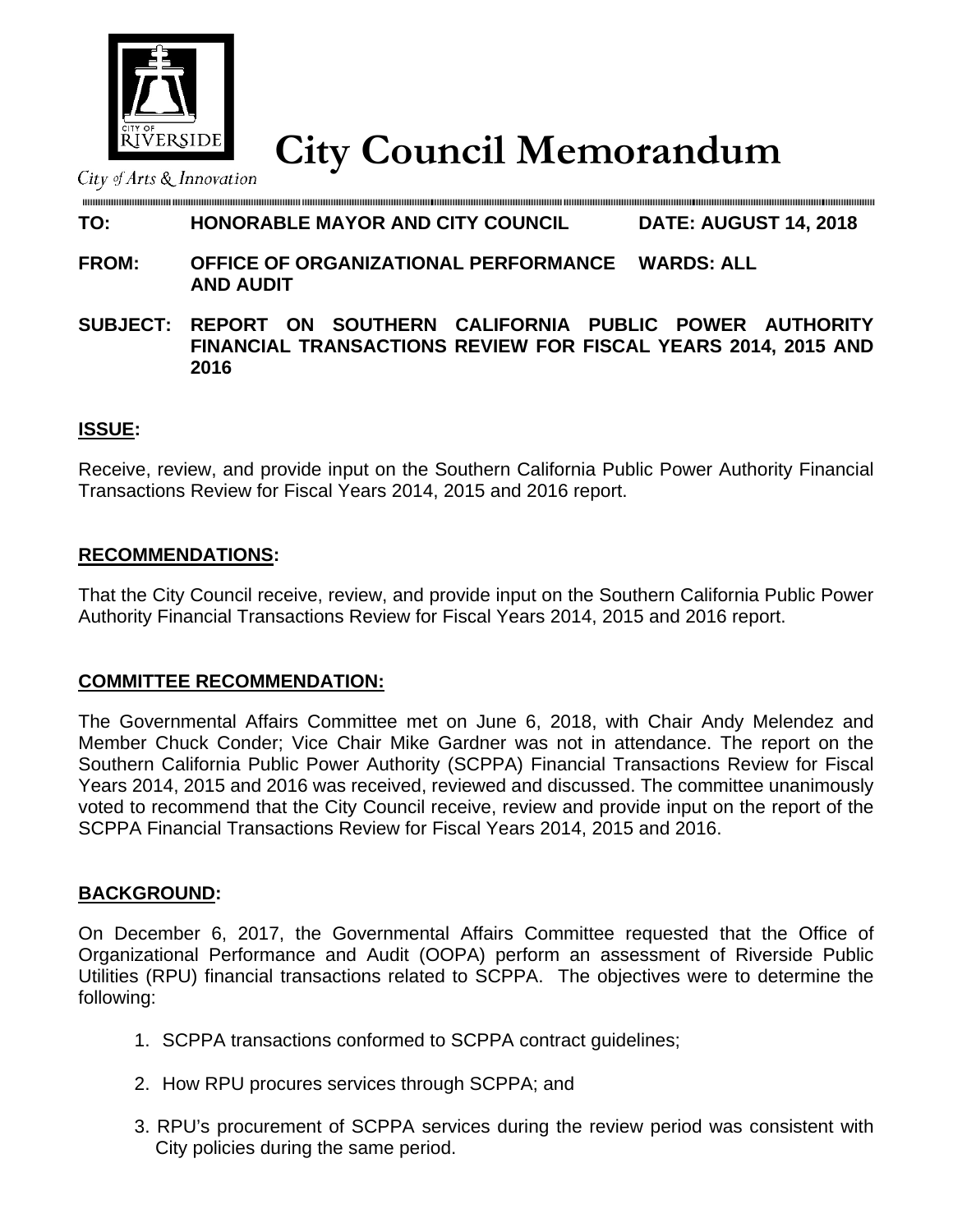### *What is SCPPA*

Formed in 1980 as a joint powers agency (JPA) comprised of eleven municipal utilities and one irrigation district, SCPPA provides joint financing, construction and operation of transmission and generation projects to ensure economies of scale pricing for its members.

# *RPU Procurement Process through SCPPA*

- A. SCPPA posts a competitive Request for Proposal (RFP) all RFP's are evaluated by subject matter experts from member agencies;
- B. SCPPA enters into a Master Professional Services Agreement (MPSA) with awarded contractor(s); and
- C. Member agencies participate in these energy efficiency programs through a Task Order (a detailed program agreement between the member agency and the selected contractor).

# **DISCUSSION:**

Our office reviewed 36 SCPPA invoices totaling \$7.3 million for the period of July 1, 2013 through June 30, 2016 to address the audit objectives. Other audit review elements included the SCPPA contract, along with applicable City and state guidelines.

#### *Review Summary*

In summary, we concluded that RPU was in compliance with Riverside's Charter, Riverside's procurement resolution and City policies during the period of fiscal years 2014, 2015 and 2016 as noted below:

- 1. SCPPA purchases by RPU from fiscal years 2014 through 2016 were consistent with the types of purchases allowed under the SCPPA Agreement; payment of invoices followed the standard City payment process.
- 2. RPU purchases for energy efficiency, training, and other services are within the powers of SCPPA as permitted by Article One of the California Government Code (Joint Powers Agreements).
- 3. SCPPA's authority to enter into contracts on behalf of RPU was authorized by the City of Riverside's approval of the 1980 SCPPA Agreement, which established Riverside's membership into SCPPA as well as the appointment of the RPU General Manager as the voting member for Riverside on SCPPA's Board of Directors. Section 406 of the City Charter supports this authorization.
- 4. During the review period, Resolution number 22576 regulated contracts between the City and a third party. Section 201 of the resolution identifies Cooperative Purchasing as an exception to competitive procurement; the relationship between the City and SCPPA falls within the guidelines of such a relationship as defined.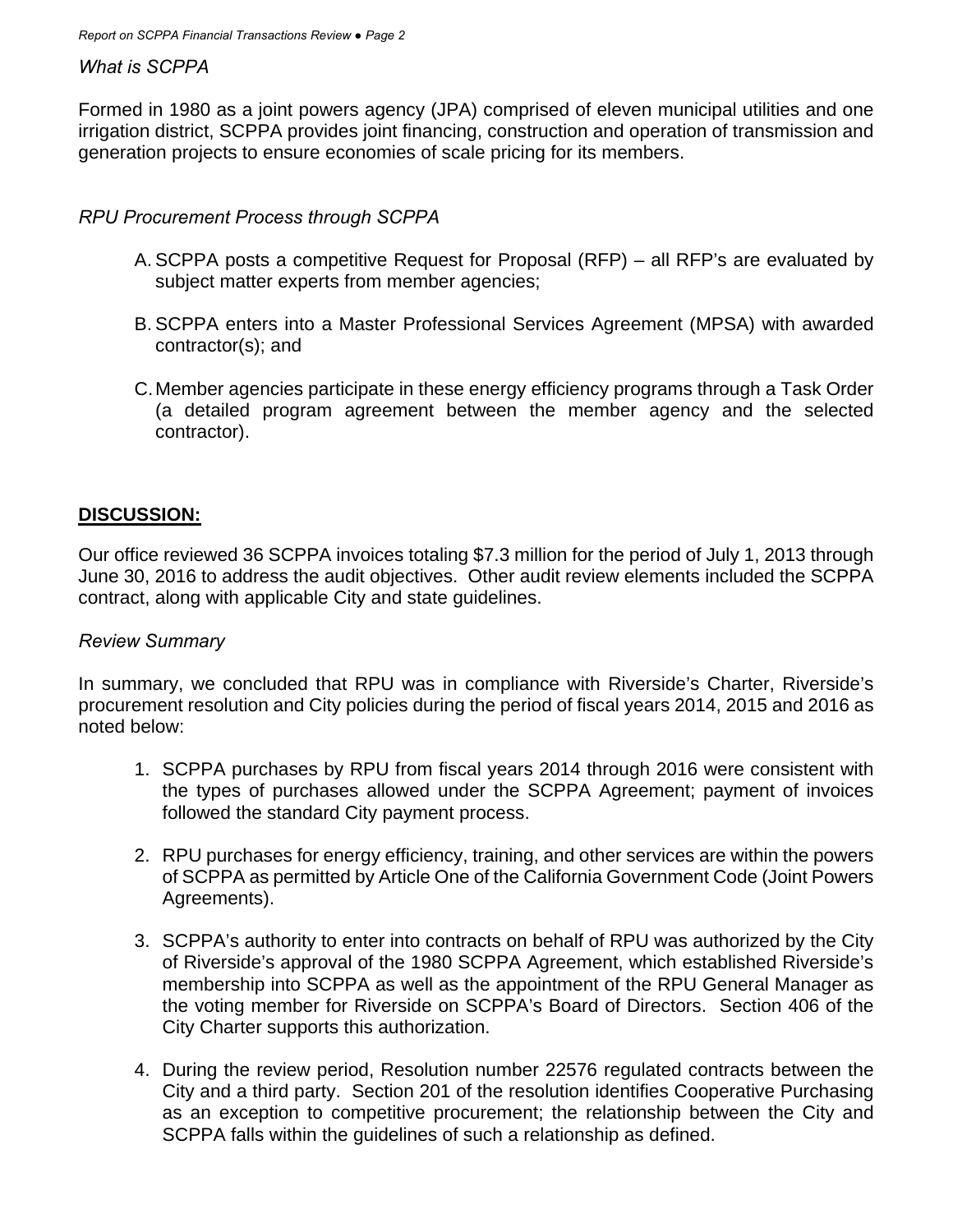5. Resolution 22576 delegates authority to the City Manager to execute contracts of \$50,000 or less for goods, services and construction; this applies to agreements between the City and a third party. Services procured on behalf of RPU through SCPPA contracts are between SCPPA and their third party; therefore, Resolution 22576 is not applicable.

### *Additional Observations*

Processes and procedures implemented by RPU in February 2017, at the request of City Council, have greatly enhanced the accountability and transparency of the transactions between RPU and SCPPA.

- A. An RPU/SCPPA Procurement form is submitted to the RPU Chief Financial Officer for approval, to ensure budget availability;
- B. A SCPPA task order to accept services is approved by the RPU General Manager (or designee); and
- C. The Board of Public Utilities and City Council approval is now required for SCPPA purchases over \$50K (purchases between \$25K and \$50K are approved by the City Manager; purchases up to \$25K are approved by the RPU General Manager). The FY2018/2019 programs and task orders over \$50,000 were presented to the City Council for approval on June 12, 2018. See chart below:

| Program                                               | <b>SCPPA Contractor</b>               | <b>SCPPA Resolution</b><br><b>Number</b> | Fiscal Year 2018-19<br>Budget |              | <b>Account Number</b> | Sufficient<br><b>IFunds</b><br><b>Available</b> |
|-------------------------------------------------------|---------------------------------------|------------------------------------------|-------------------------------|--------------|-----------------------|-------------------------------------------------|
| Business Outdoor Lighting Direct Installation Program | <b>Richard Heath &amp; Associates</b> | 2017-113                                 | Ŝ                             | 965.000.00   | 6020100-456006        | Yes                                             |
| Upstream HVAC Program                                 | <b>Energy Solutions</b>               | 2013-019                                 | Ŝ.                            | 250,000.00   | 6020100-456091        | Yes                                             |
| Multifamily Direct Installation Program               | <b>Synergy Companies</b>              | 2014-082                                 | -S                            | 150,000.00   | 6020100-456092        | Yes                                             |
| LED Buydown Program                                   | GreenLite                             | 2014-119                                 | S                             | 300.000.00   | 6020100-456096        | Yes                                             |
| Small Business Direct Installation Program            | Lime Energy                           | 2016-008                                 |                               | 965.000.00   | 6020100-456080        | Yes                                             |
| Keep Your Cool                                        | <b>Efficiency Services Group</b>      | 2015-023                                 |                               | 100.000.00   | 6020100-456080        | Yes                                             |
| Key Account Energy Efficiency Program                 | Muni-Fed Partner Energy               | 2017-070                                 | Ŝ                             | 150.000.00   | 6020100-456094        | Yes                                             |
| Customer Engagement Program                           | Oracle America Inc.                   | 2017-059                                 |                               | 275,000.00   | 6020100-456097        | Yes                                             |
|                                                       | Total                                 |                                          |                               | 3,155,000.00 |                       |                                                 |

D. A bi-annual report is provided to the Board of Public Utilities and City Council of all SCPPA financial transactions for the most recent six-month period. The latest report, for the period of July through December 2017, was submitted to the City Council in February 2018.

# **FISCAL IMPACT:**

There is no direct fiscal impact associated with this report.

Prepared by: Cheryl Johannes, Office of Organizational Performance and Audit Certified as to availability of funds: Adam Raymond, Chief Financial Officer/City Treasurer Approved by: Al Zelinka, FAICP, City Manager Approved as to form: Gary G. Geuss, City Attorney